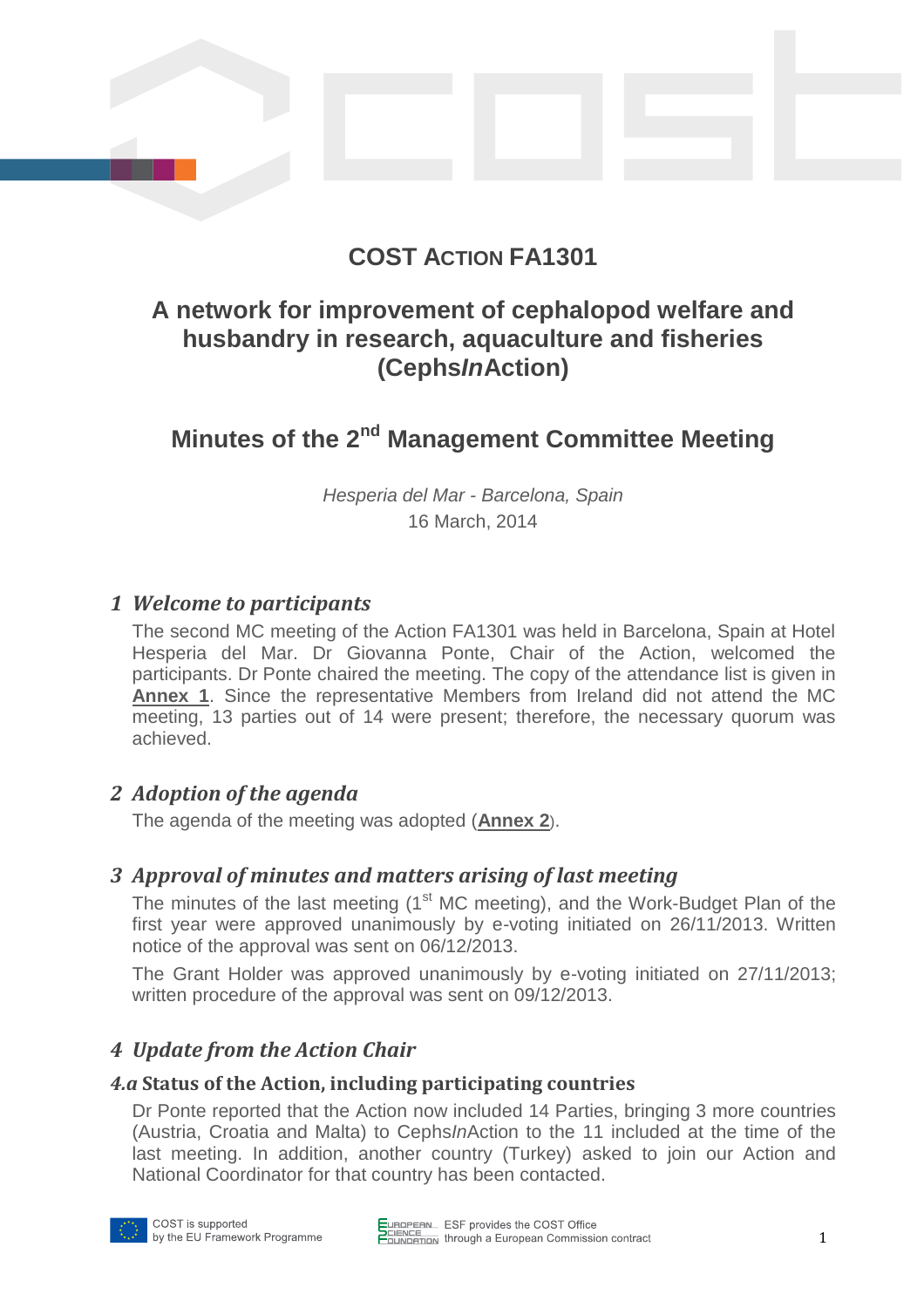#### *4.b* **Action Budget Status**

Dr. Ponte informed the MC that no money had been used from budget at the time of the meeting, and the first scientific Meeting (WG and MC) in Barcelona would be the first Action expenditure.

#### *4.c* **STSM Status**

For the first year of the Action, there is budget available to allocate 5 STSMs. It was agreed to launch the call for STSMs via email immediately after the Meeting; the present deadline for the call is May 10, 2014.

Depending on the budget prediction after the evaluation of the applications for the first call, further STSMs may be supported for this first year of the Action.

In addition, since the grant period of this year will end by November 2014, the Management Committee agreed to support STSMs' that will be completed by September 2014.

## *5 Promotion of Gender Balance and of Early Stage Researchers (ESR)*

Dr Ponte reported that at the moment the Gender Balance of the MC is 10/34 (F/M; 29.4%); however, the proportion of females exceeds 30% of the registered participants of the five Working Groups of FA1301.

The Action will continue to promote participation of both sexes.

In addition, the Chair is pleased to note that several early stage researchers are involved in the working groups; again, attention will be paid to promote active participation and involvement of ESRs.

## *6 Update from the Grant Holder*

Dr Ponte, as representative of the no-profit organization CephRes, the Grant Holder of FA1301, explained that the delay in sending the official invitation was due to administrative problems in the finalization of the contract.

However, the Legal Representative of CephRes - in order to minimise delays in the organisational process, and in planning the first scientific meeting scheduled for March 2014 - signed a Legal Disclaimer on 19/02/2014 on the basis of which the COST Office in Brussels issued a green light.

The official notification of the final signature was sent to the Grant Holder on 01/03/2014.

Dr Ponte presented a Logo for FA1301 (**[Annex 3](#page-8-1)**) Action, which was approved by the Management Committee of the Action.

Dr. Ponte noted also that the website of the Action should be available by April, 2014.

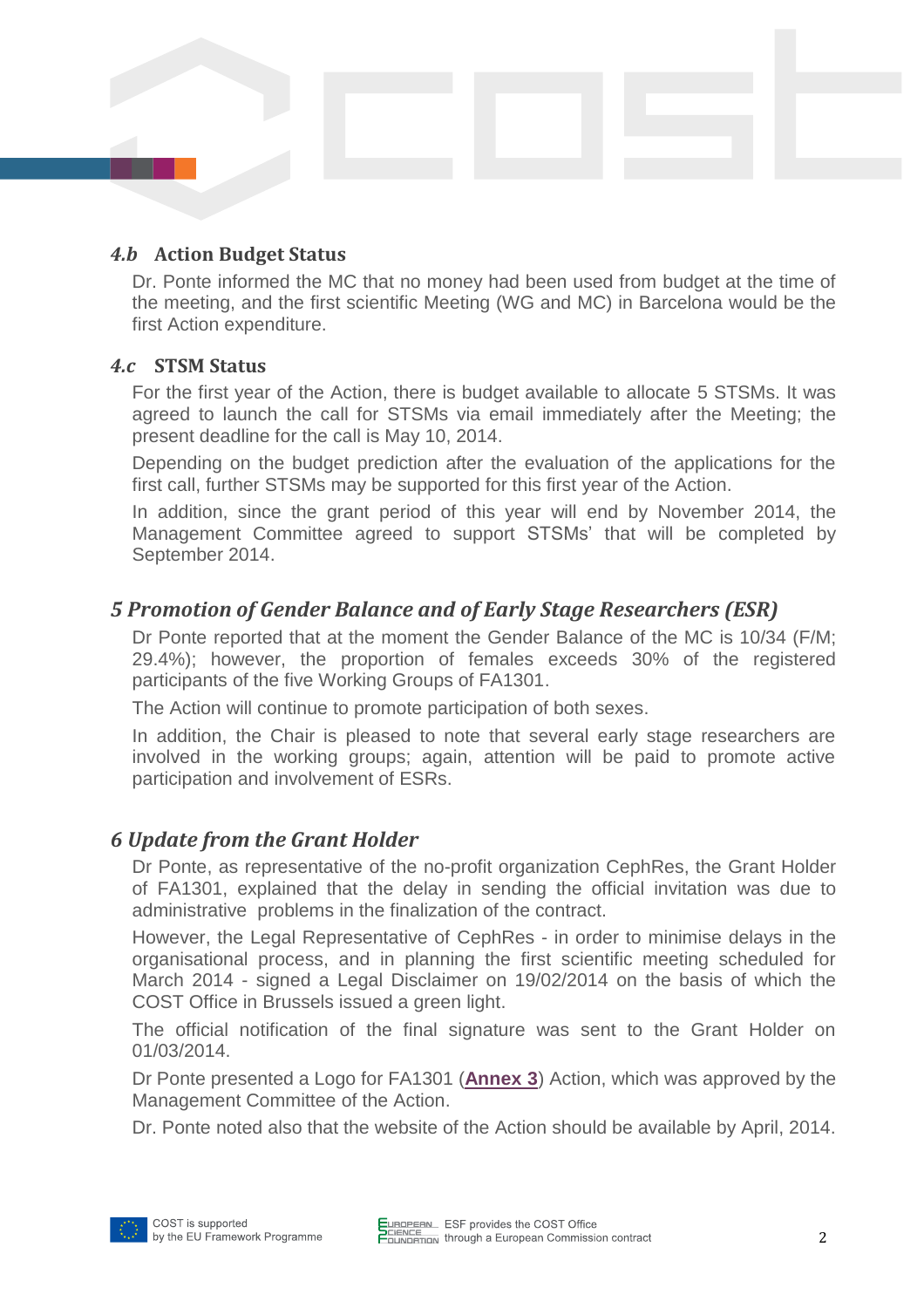## *7 Update from the COST Office*

The Management Committee was informed that there was no update from the COST Office.

## *8 Update from the DC Rapporteur*

The DC Rapporteur (Professor Anders Kiessling) was not able to take part in this meeting due to other business.

The Chair have informed the DC Rapporteur of the planning and current activities. No other update from the DC Rapporteur is available.

#### *9 Annual Progress Conference*

Dr Ponte informed the Management Committee of FA1301 that the next Annual Progress Conference of the COST Food and Agriculture Domain would be held in Plovdiv, Bulgaria, from 28<sup>th</sup> to 30<sup>th</sup> April, 2014.

For Actions that started in autumn 2013 or spring 2014, there is no need to submit an Action's progress report. Only a presentation (5 minutes presentation + 5 minutes discussion) will be delivered. Dr Ponte informed the MC that she will attend to the APC meeting next April.

## *10 Follow-up of MoU objectives*

#### *10.a* **Progress report of working groups**

A short outline of the outcome of the WG meeting held in Barcelona (Spain) on March 14 and 15, 2014 is given in **[Annex 4](#page-10-0)**.

Since the MC Meeting followed the WG meeting, the Chair asked to Leaders or Vice Leaders of the five WGs to give a short report of the outcome of the WG Meeting held in Barcelona, Spain at the same location on March 14-15, 2014.

The MC discussed the outcomes of the Working Groups meeting, summing up the plans and possible developments of the activities of each working group (see also #11 of this minute). Problems and questions that arose during the meeting were discussed and solutions agreed. Synergies between WGs should be encouraged and will be facilitated.

## *11 Scientific Planning*

#### *11.a* **Scientific Strategy**

As indicated in the MoU, key to the activities of FA1301 is the availability of Guidelines for the Care and Welfare of Cephalopods in Research; the document is it

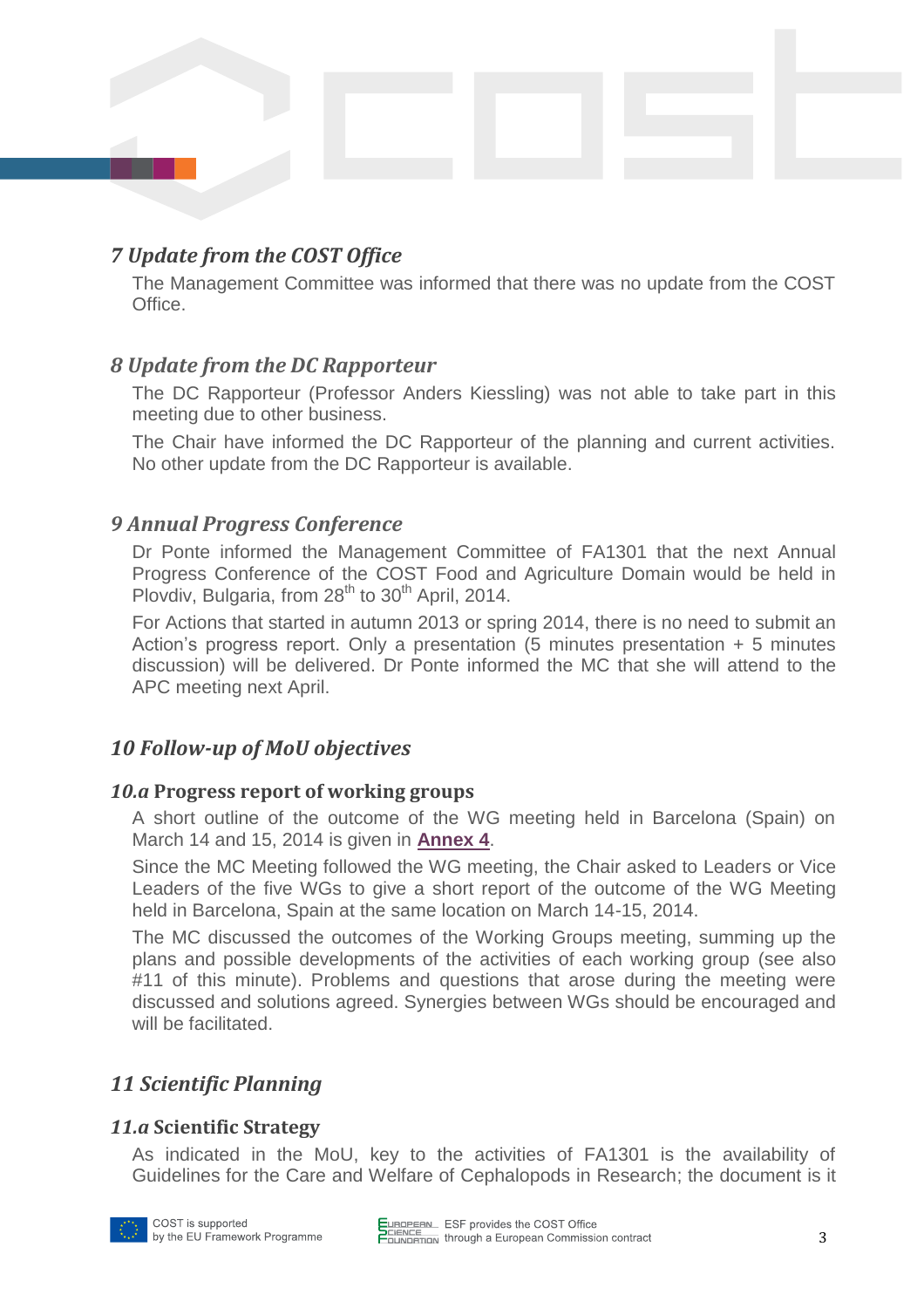its final draft form and submitted to the steering committee for final verification and submission for publication. However, and pertaining to CephsInAction activities is also the recently published review "Cephalopods in neuroscience: regulations, research and the 3Rs" (Inv. Neurosci., 14: 13-36, 2014)".

The following summaries of primary activities have been agreed for the first year by the five WGs.

#### **Working Group 1**: Research needs in cephalopods welfare Leader: Michael Kuba (DE) - Vice-Leader: Antonio Sykes (PT)

*The main topic of the first year will be the development of husbandry guidelines for cephalopods and improvement of experimental practices. As first step an assessment of the species utilized and numbers of cephalopods kept both in scientific institutions and in public aquaria and zoos will be carried out. This will also allow us to verify and standardize and improve, if necessary, maintenance protocols for animals in both regulated facilities (i.e. scientific institutions), and in zoos and public aquaria. The data will be collected by an online questionnaire to be compiled upon invitation. This online questionnaire will be coordinated with other WGs to maximize returns and minimize repeated communication with people involved.*

#### **Working Group 2**: Stress and Diseases

Leader: Camino Gestal (ES) - Vice-Leader: Sarah Culloty (IR; absent)

*It has been recognized that the knowledge about cephalopods diseases, stress detection and immune response is scarce; the major aims of the first two years are as follows:*

- *Literature review and compilation of unpublished data on fundamental knowledge of stress, pathogens and diseases.*
- *Identification of potential pathogens (virus, bacterial, protozoan and metazoan parasites), as well as mechanical damages and signs of stress.*
- *The improvement and implementation of existing protocols and experimental practices for maintenance, pathogen identification, diseases evaluation, identification of distress, pain and suffering, as well as immune-response capability.*
- *The development of an atlas of pathogens and histopathology in cephalopods.*
- *The study and assessment of the health status and well-being of cephalopods, including stress conditions, pathogen identification, diseases diagnosis, and immune-response capability. Identification of welfare indicators.*
- *Selection of the best signs and/or biomarkers using non-invasive approaches at physiological and molecular level.*
- *The establishment of the most suitable protocols for prevention and treatments, if applicable.*

*All the results will be collated in a scientific publication.* 

*Activities of this WG will help to the establishment of the best experimental practices, and together with WG4, to the establishment of a Cephalopod Welfare Index, as established in the MoU of the FA1301 Action.*

**Working Group 3**: Neurophysiology, Anaesthesia and Humane end-points Leader: Binyamin Hochner (IL; absent) - Vice-Leader: Panagiotis Grigoriou (GR)

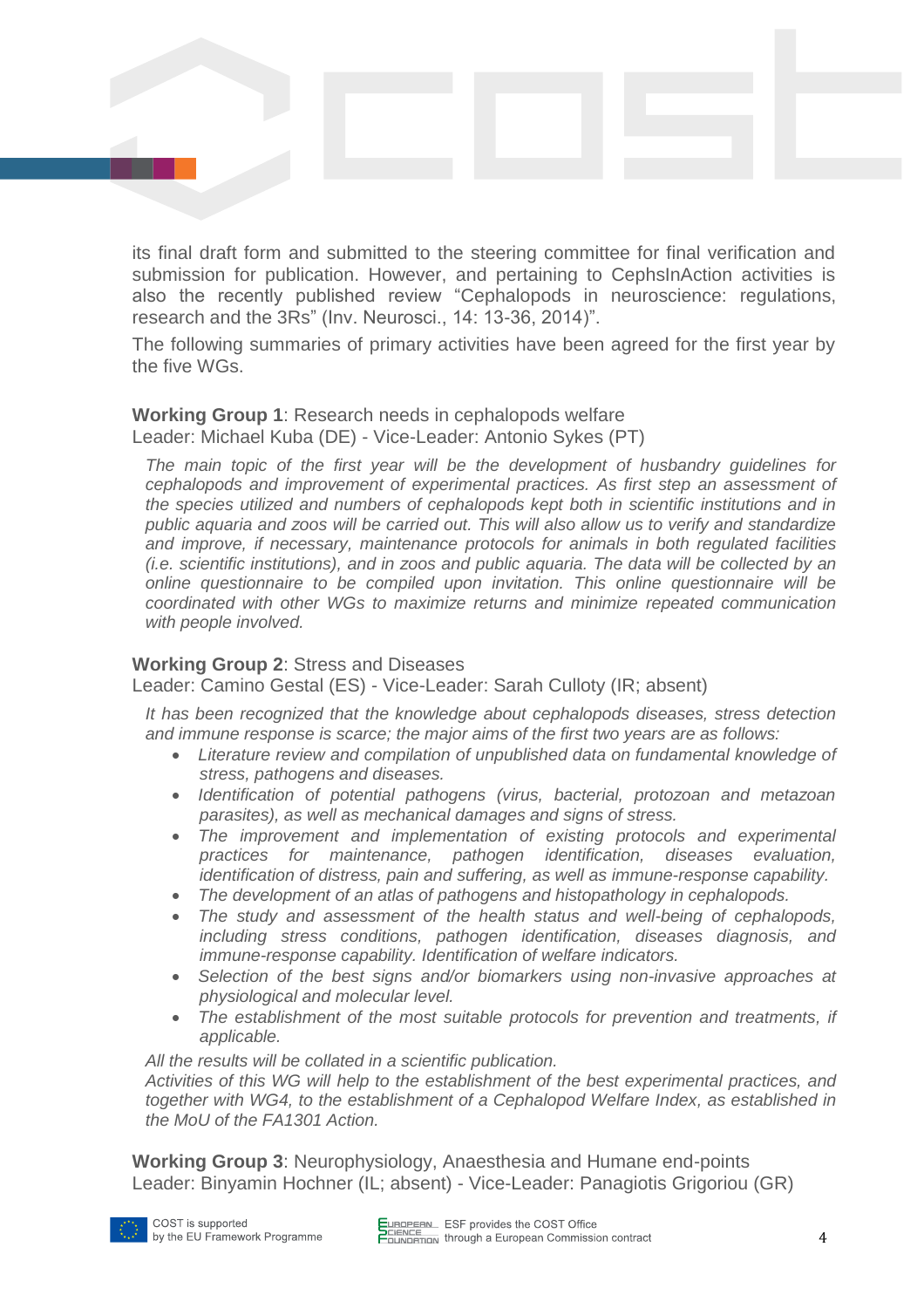*The following deliverables are proposed:* 

- *1. To summarize the current experimental approaches in physiological and behavioral experiments through analysis of the literature and questionnaires to be circulated within and outside FA1301 community.*
- *2. Concerning the behavior and physiology of various cephalopod species of different ages we should define, with regard to anesthesia, the following aspects: Normal, attentive, sleeping behaviors; response to aversive stimuli and reinforcement; measure of stress and nerve and brain activities; response/presence of nociceptors and to reflexes.*
- *3. To assess the procedures and protocols for euthanasia.*

*Based on this summary the WorkGroup will evaluate these procedures in accordance with the MoU proposed criteria. A workshop will be organized where the various experimental methods will be reviewed and discussed by the relevant researchers.* 

*The WG 3 will cooperate with pain/nociception experts and anesthesiologists irrespective of their membership in this COST action. Based on the participants' recommendations, a concluding document will be generated that will specify which methods should be abandoned in future studies in favour of the ones that will be recommended by the members of the COST Action FA1301.*

#### **Working Group 4**: Development of a Welfare Index

Leader: Lars Helge Stien (NO) - Vice-Leader: Benjamin Costas (PT; absent)

*The working group's overall objective is to develop a Cephalopod Welfare Index (CWI) model to assess the welfare status of cephalopods. During the meeting it was decided that the action will first concentrate on making two separate indexes; one for common octopus (*Octopus vulgaris*) and one for common cuttlefish (*Sepia officinalis*).These species were considered to be most relevant at the moment in a European context. It was also decided that the indexes should be aimed for the tank conditions usual at research facilities. This is both because the available scientific literature is about these conditions, and because they will are most relevant to the participants in the COST-action.*

*The first goal or milestone of WG4 is to create an internet based database for creating the CWIs. A first version of this database had been made available before the meeting. During the meeting the database application was demonstrated and discussed. It was requested that a manual/primer should be made to facilitate fast adoption of the database by the action participants. It was decided that we should start to populate the database with statements from the literature that are relevant to assess the fulfilment of the welfare needs of common octopus and common cuttlefish as soon as possible. The goal should be to allow a first attempt to use the database to create a welfare index before the next meeting, both so that the participants become familiar to the methodology, and to assess how well it is likely to work.*

#### **Working Group 5**: Education and training

Leader: Nadav Shashar (IL) - Vice-Leader: Ludovic Dickel (FR; absent)

*Work Group 5 focuses on information dissemination: training, workshops, education material, etc. During the meeting it was discussed and decided that:*

*WG5 will need to disseminate data generated by the other workgroups. Therefore it calls upon each WG to assign a specific person as joint member and an ambassador to WG5.*

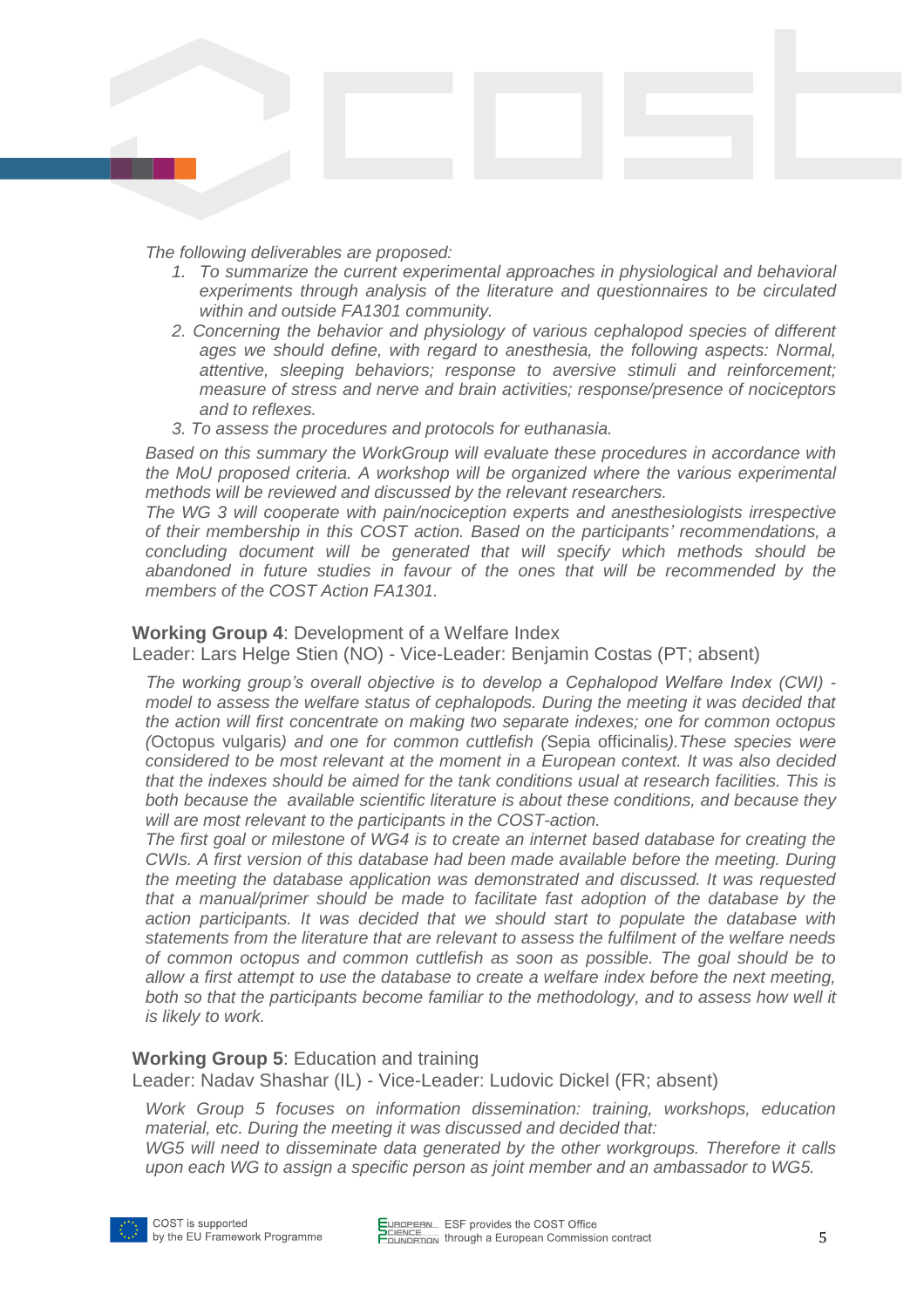*The target audience and stakeholders of the COST action include: scientists working in the field, veterinarians interested in the topic, managers and operators of cephalopod scientific holding facilities, supervising and authorizing entities, aquariums and operators of large public display facilities having cephalopods, general public.*

*Training school - the first training school will be aimed at veterinarians and laboratory managers. It is suggested that will take place in Naples, Italy, most likely in early September 2014. It is intended that the training school will be accepted as part of FELASA's training program. The detailed topics to be taught will be collected during the coming month. Each training school will be also used to gather video and other material for future dissemination.*

*Workshops. WG5 petitions the COST action management to have three workshops during the lifetime of the program. The topic of the first workshop was proposed to be "natural life history and behaviour of cephalopods, and the implications to cephalopod holding in captivity". The outcome of each workshop should include a report as well as scientific publications.* 

*Information gathering. WG5 will gather information as to what knowledge is needed by the different groups of the target audience for their operation, and also for their accreditation.*

*Educational material. WG5 will gather existing education material (videos, detailed PowerPoint presentations, etc.) that could be used in teaching anatomy, physiology, etc at university level, as well as procedures for different scientific activities. This will be done towards promoting and improvement the teaching of cephalopods and their use in science, while at the same time reducing the number of animals used for these tasks.* 

*Dedicated software. WG5 will examine the feasibility of developing electronic material to assist in all levels of university level education.* 

#### *11***.***b* **Action Budget Planning**

The Chair suggested that any money saved, from Meeting budget, could be used for STSMs and Training School. The MC agreed.

#### *11.c* **Long-term planning (including anticipated locations and dates of the future activities)**

Dr Ponte suggested better defining these topic via email after the Meeting. The option to have both Training School and WGs and MC Meetings in Italy was welcome from the MC.

#### *11.d Dissemination planning (Publications and outreach activities)*

Dr Ponte reported that two special issues have been recently published (as open access) as an outcome of the meetings of the cephalopod scientific community organized before the start of this COST Action; in addition, a review paper on best practice and (Cephalopods in neuroscience: regulations, research and the 3Rs) recently appeared in the scientific literature. Dr Ponte also mentioned that Dr Fiorito (IT) and Professor P. Andrews are working on the finalization of the first version of the Guidelines (Guidelines for the Care and Welfare of Cephalopods in Research) that represent a landmark for the scientific community at large, and is the foundation of the activities of this COST Action. Is expected that the final version of this work will

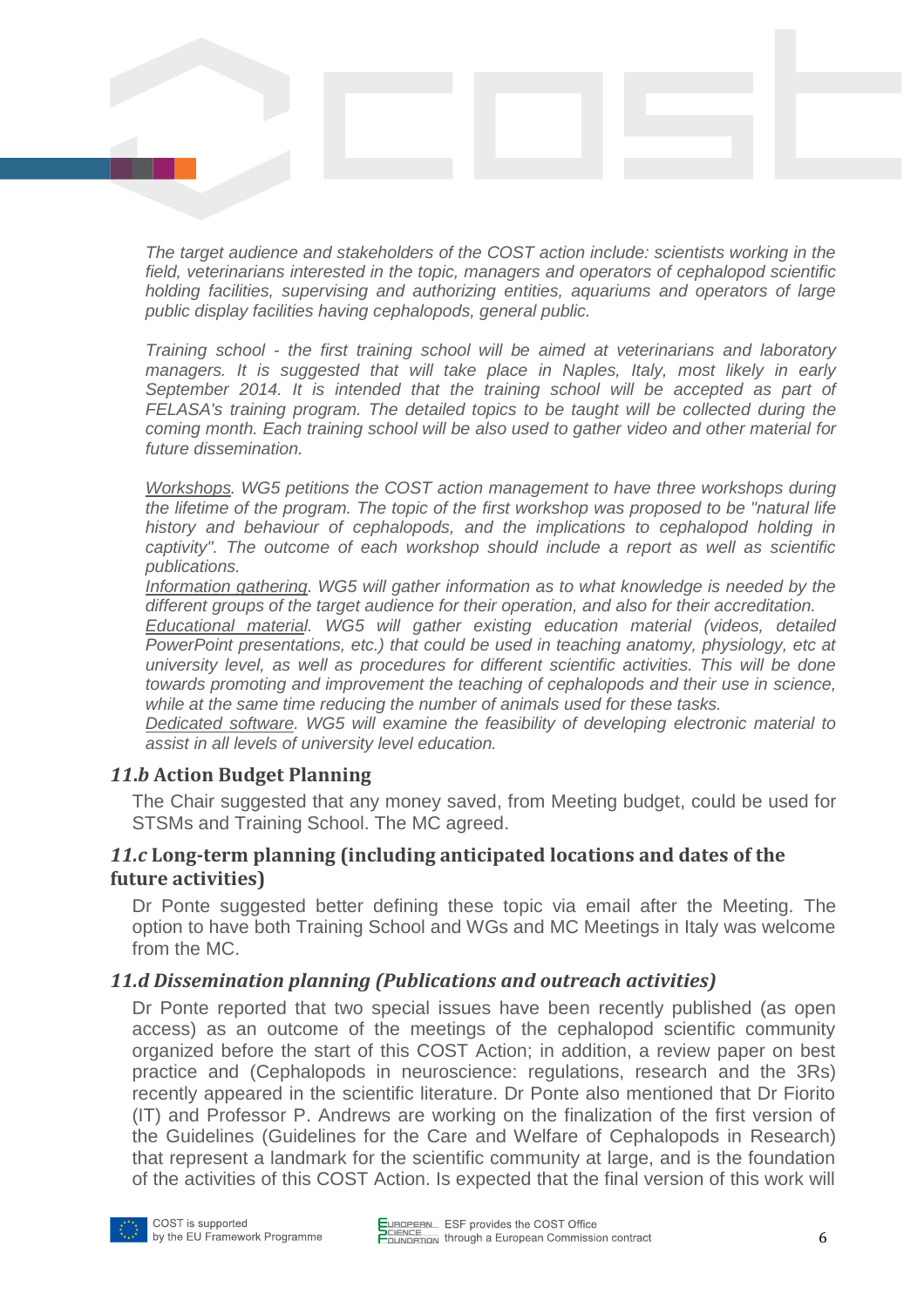be available open access to the community and that other dissemination activities will be shortly announced through the FA1301 Action website.

Dr Ponte also suggested that a further dissemination plan will be presented and discussed via email after the Meeting.

#### *12 Request for new members*

Turkey has asked to join. Dr Ponte reminded that since we are still in the first year of the Action, new countries could join without requiring approval of the MC.

MC members have been invited to disseminate our Action to colleagues in order to facilitate the joining process and increase the number of participants (currently more than 100) and of Parties.

## *13. Non-COST application to the Actions*

There have been no request to the date.

#### *14 Any Other Business*

None.

## *15 Location and date of next meeting*

The next meeting will be in September 2014. The MC approved the idea of the Chair and Vice-Chair to consider Naples (Italy) as the venue for the next meeting.

#### *16 Summary of MC Decisions*

The summary of the MC decisions are represented by these minutes.

#### *17 Closing*

Dr. Giovanna Ponte thanked everyone for their participation.

*Giovanna Ponte 16 March 2014*

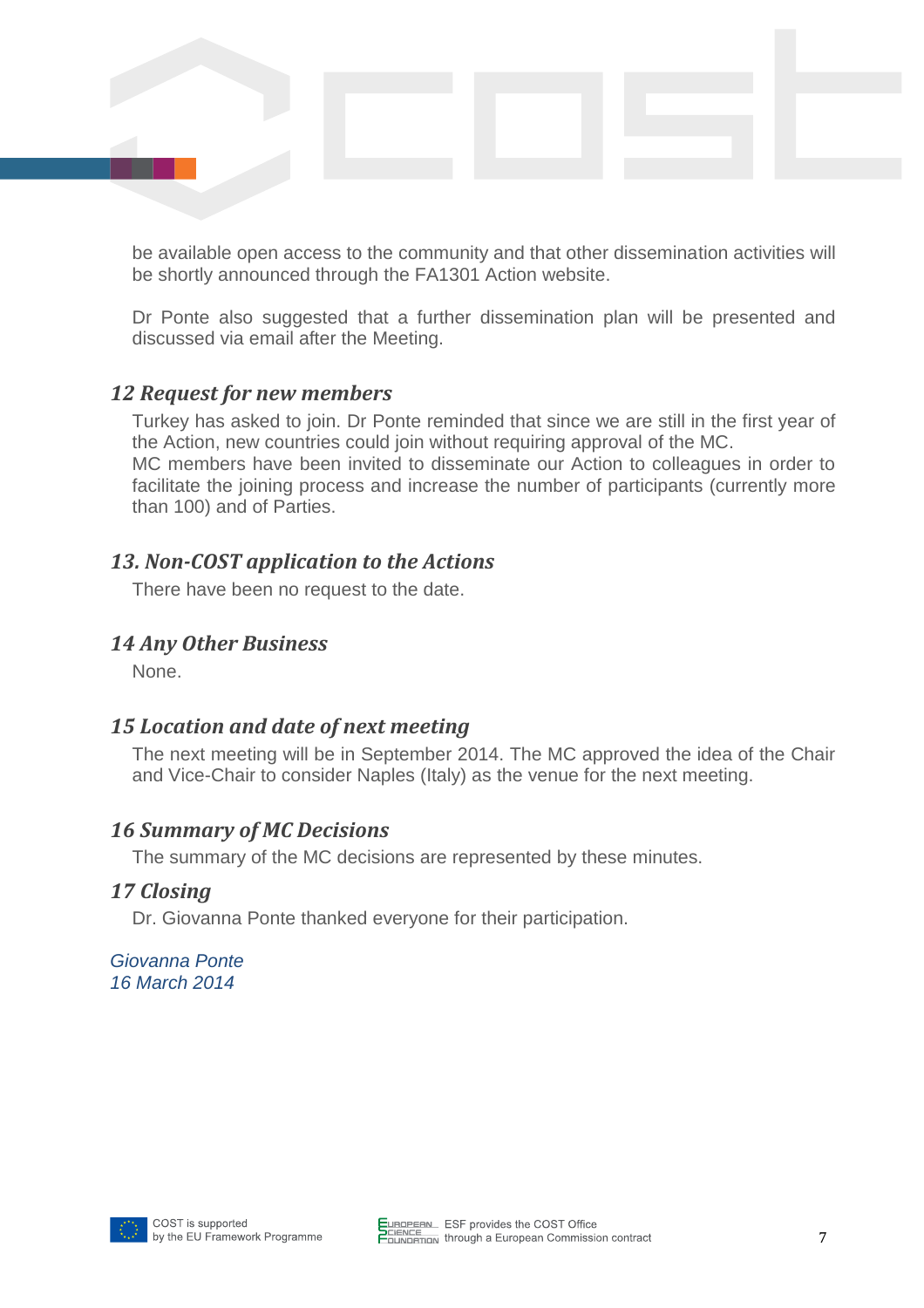# **MC Meeting Barcelona March 16, 2014**

# <span id="page-7-0"></span>*Attendance List*

| <b>Country</b>        | <b>Title</b> | <b>First Name</b> | <b>Last Name</b> | <b>Email</b>                        |
|-----------------------|--------------|-------------------|------------------|-------------------------------------|
| Spain                 | Dr           | Eduardo           | Almansa          | eduardo.almansa@ca.ieo.es           |
| <b>France</b>         | Dr           | Marie-Laure       | Begout           | mlbegout@ifremer.fr                 |
| <b>Malta</b>          | Prof         | Carlos A.         | Espinal          | cae@aquabt.com                      |
| Italy                 | Dr           | Graziano          | Fiorito          | graziano.fiorito@szn.it             |
| <b>Netherlands</b>    | Dr           | <b>Dieter</b>     | Fuchs            | dfuchs@visualsonics.com             |
| <b>Spain</b>          | Dr           | Camino            | Gestal           | cgestal@iim.csic.es                 |
| Greece                | Dr           | Panagiotis        | Grigoriou        | pgrigoriou@hcmr.gr                  |
| Norway                | Dr           | Tore S.           | Kristiansen      | torek@imr.no                        |
| Germany               | Dr           | Michael           | Kuba             | michael.kuba@brain.mpg.de           |
| <b>United Kingdom</b> | Prof         | Daniel            | Osorio           | D.Osorio@sussex.ac.uk               |
| Portugal              | Prof         | Rodrigo           | Ozorio           | rodrigo.ozorio@ciimar.up.pt         |
| Greece                | Dr           | Michael           | <b>Pavlidis</b>  | pavlidis@biology.uoc.gr             |
| Croatia               | Dr           | Mirela            | Petric           | mpetric@unist.hr                    |
| Germany               | Prof         | Hans-Joachim      | Pflueger         | pflueger@neurobiologie.fu-berlin.de |
| Italy                 | Dr           | Giovanna          | Ponte            | g_ponte@cephalopodresearch.org      |
| <b>Israel</b>         | Prof         | Nadav             | Shashar          | nadavsh@bgu.ac.il                   |
| <b>Norway</b>         | Dr           | Lars Helge        | Stien            | larshe@imr.no                       |
| <b>Portugal</b>       | Dr           | Antonio           | Sykes            | asykes@ualg.pt                      |
| <b>Austria</b>        | Prof         | Andreas           | Wanninger        | andreas.wanninger@univie.ac.at      |
| <b>Italy</b>          | Dr           | Letizia           | Zullo            | letizia.zullo@iit.it                |
| <b>United Kingdom</b> | Dr           | Sarah             | Zylinski         | s.zylinski@leeds.ac.uk              |

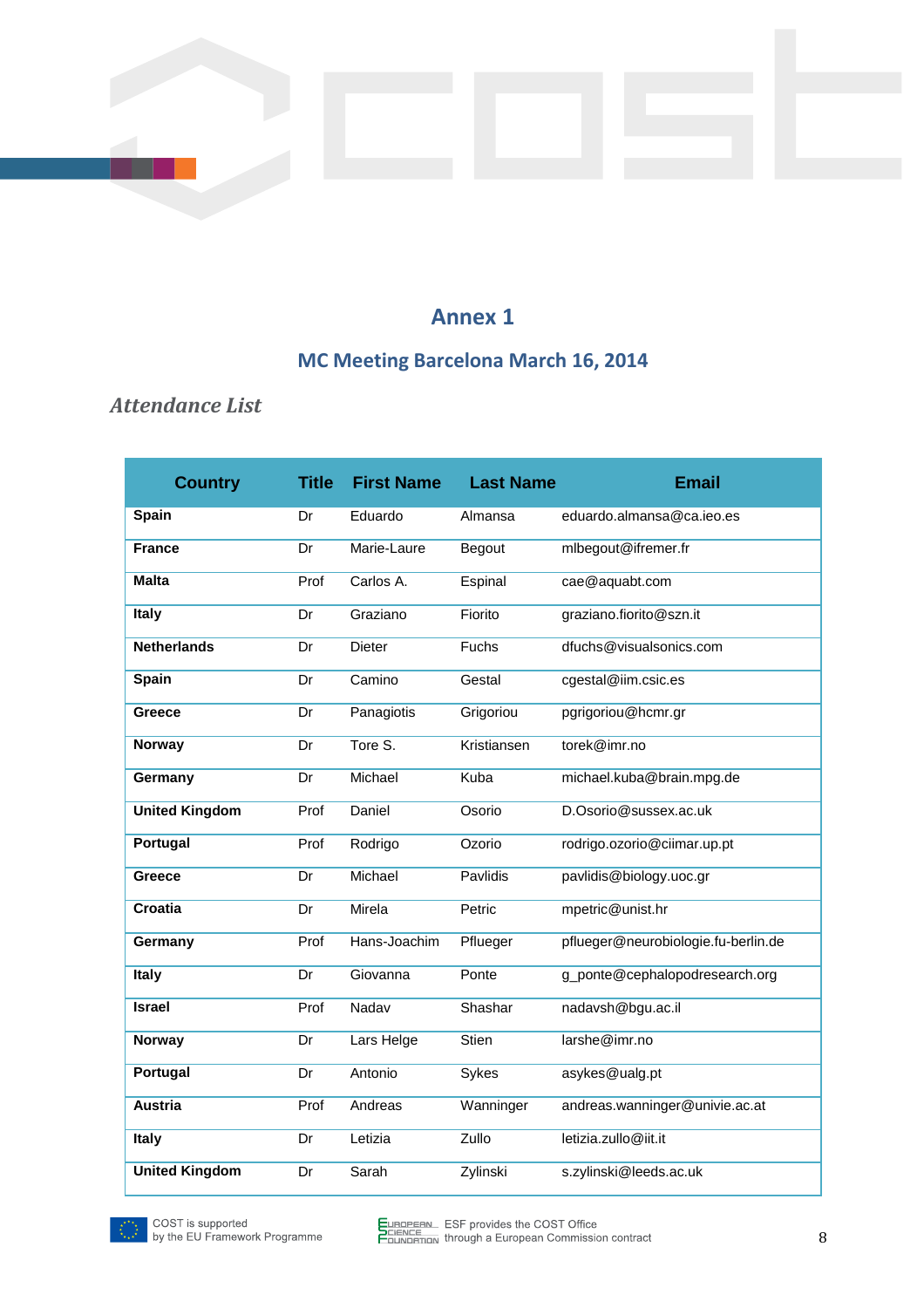# **MC Meeting Barcelona March 16, 2014**

# <span id="page-8-0"></span>*Agenda of the meeting*

| 1. Welcome to participants                                                             |  |  |  |  |
|----------------------------------------------------------------------------------------|--|--|--|--|
| 2. Adoption of agenda                                                                  |  |  |  |  |
| 3. Approval of minutes and matters arising of last meeting                             |  |  |  |  |
| 4. Update from the Action Chair                                                        |  |  |  |  |
| a. Status of Action, including participating countries                                 |  |  |  |  |
| b. Action budget status                                                                |  |  |  |  |
| c. STSM status                                                                         |  |  |  |  |
| 5. Promotion of gender balance and of Early Stage Researchers (ESR)                    |  |  |  |  |
| 6. Update from the Grant Holder                                                        |  |  |  |  |
| 7. Update from the COST Office                                                         |  |  |  |  |
| 8. Update from the DC Rapporteur                                                       |  |  |  |  |
| 9. Annual Progress Conference (preparation)                                            |  |  |  |  |
| 10. Follow-up of MoU objectives                                                        |  |  |  |  |
| a. Progress report of working groups                                                   |  |  |  |  |
| 11. Scientific planning                                                                |  |  |  |  |
| a. Scientific strategy                                                                 |  |  |  |  |
| b. Action Budget Planning                                                              |  |  |  |  |
| c. Long-term planning (including anticipated locations and dates of future activities) |  |  |  |  |
| d. Dissemination planning (Publications and outreach activities)                       |  |  |  |  |
| 12. Requests for new members                                                           |  |  |  |  |
| 13. Non-COST applications to the Actions                                               |  |  |  |  |
| 14. AOB                                                                                |  |  |  |  |
| 15. Location and date of next meeting                                                  |  |  |  |  |
| 16. Summary of MC decisions                                                            |  |  |  |  |
| 17. Closing                                                                            |  |  |  |  |

<span id="page-8-1"></span>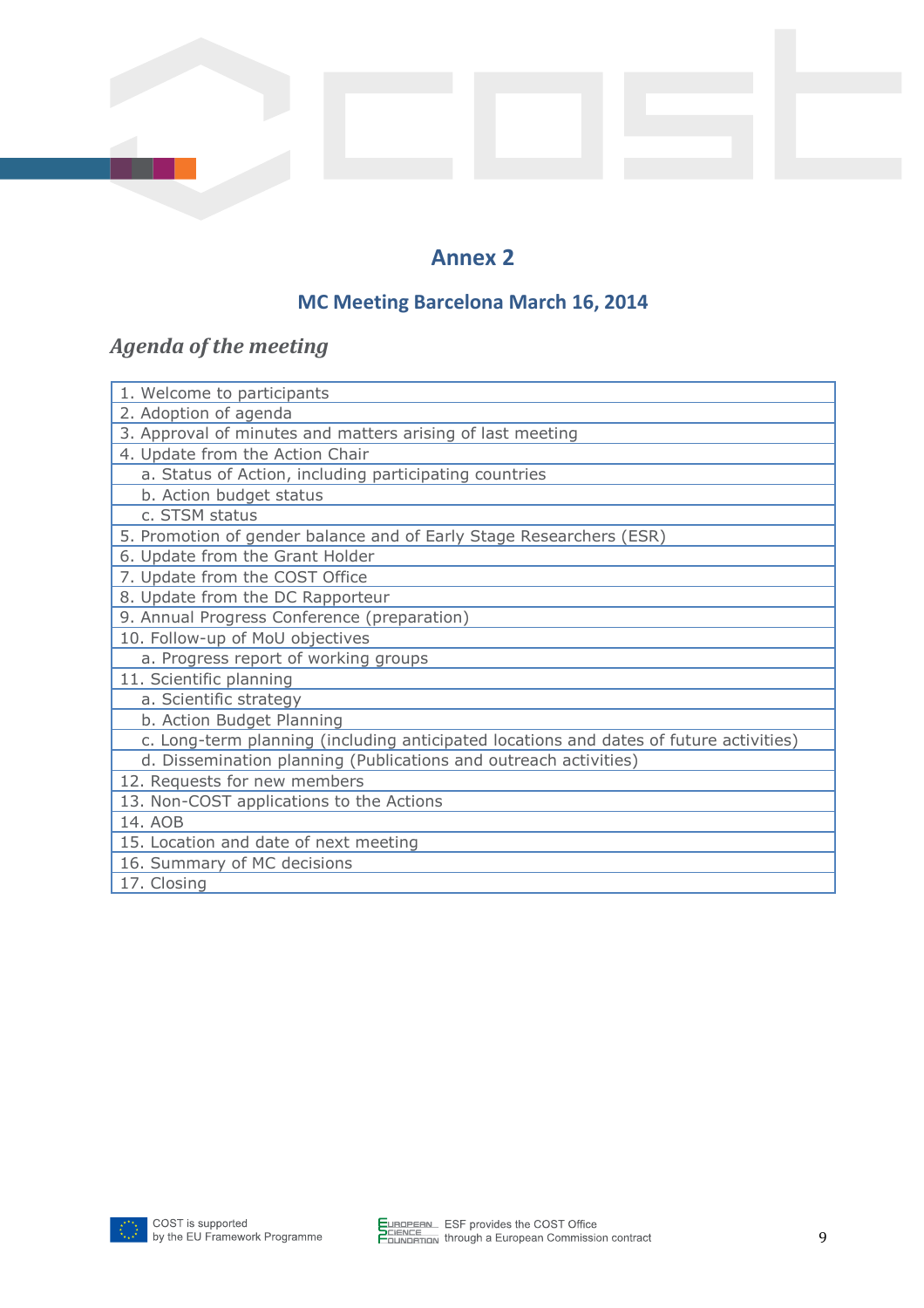**MC Meeting Barcelona March 16, 2014**

**Cephs***In***Action LOGO**



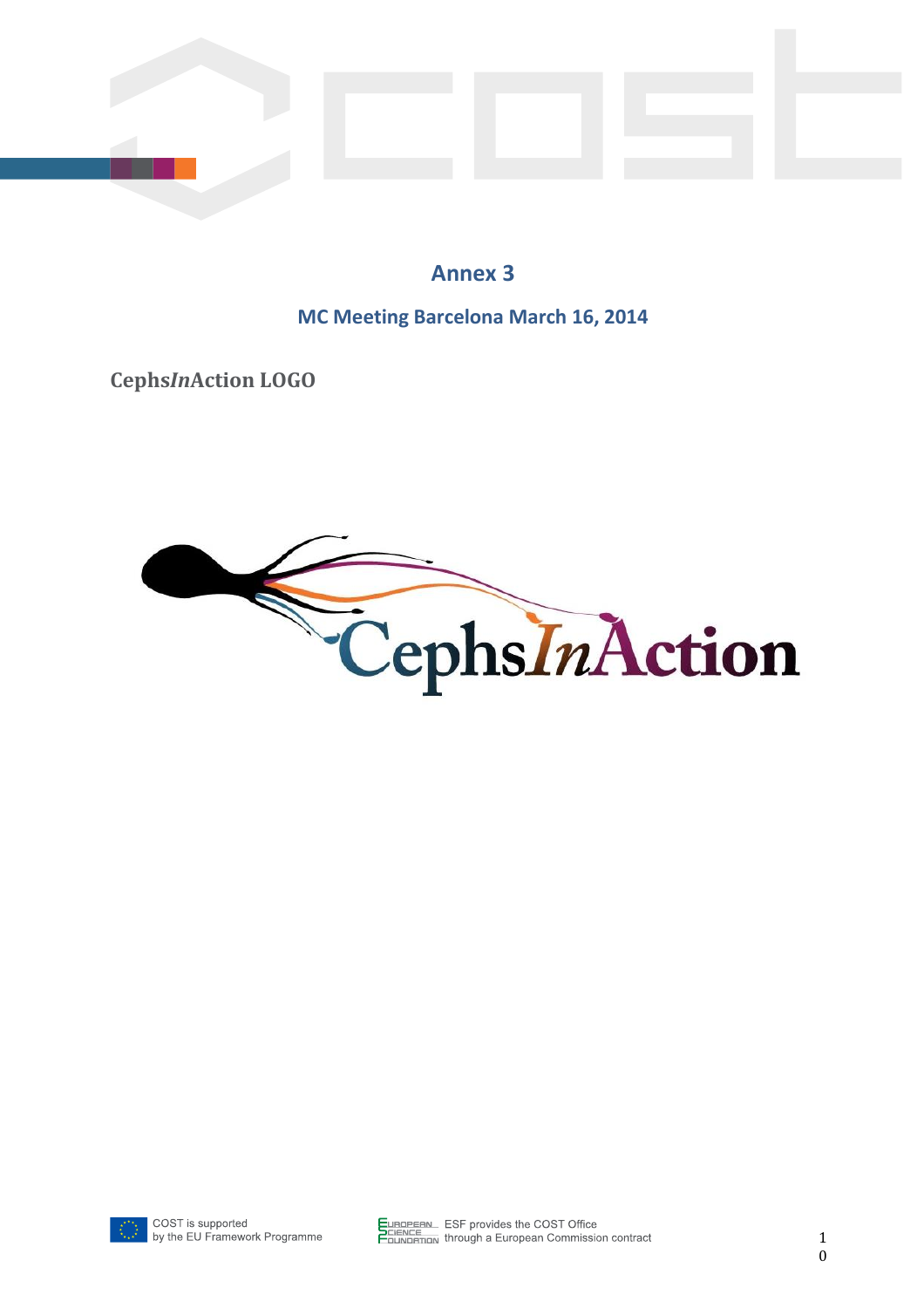## <span id="page-10-0"></span>**Cephs***In***Action First Scientific Meeting**

Barcelona – Spain (March 14-15, 2014)

The COST FA1301 scientific meeting, held in Barcelona, Spain, in March 14<sup>th</sup>-15<sup>th</sup>, started in the afternoon of Friday  $14<sup>th</sup>$  of March, after a welcome lunch.

After a short introductory speech delivered by the Chair of the Action, Dr. Giovanna Ponte, and the Vice Chair, Prof. Daniel Osorio the meeting started including: i. Scientific presentations (oral and posters); ii. Introduction to Working Groups aims and activities; iii. Working Group discussions and planning.

#### **i. Scientific Presentations (oral)**

*listed in alphabetical order by presenting Author*

- E. **Almansa** (Spain) Nutritional physiology and stress of the first life stages of common octopus (*Octopus vulgaris*)
- C. **Bellanger** (France) Brain and behaviour ontogenesis of the cuttlefish *Sepia officinalis*: impact of environmental pollution by pharmaceutical residues
- J. **Cerezo Valverde** (Spain) Optimal water quality parameters for common octopus (*Octopus vulgaris*) maintenance
- A. **Dröscher** (Italy) Cephalopods as model organisms: historical and theoretical reflections.
- J. **Estefanell** (Spain) Common octopus culture: 10 years of research in the Aquaculture Research Group (Las Palmas, Canary Islands, Spain)
- C. **Gestal** (Spain) Pathogens and immune response in common octopus *Octopus vulgaris*
- M. **Kuba** (Germany) Minimizing invasive procedures by controlling the task environment of the octopus
- R. **Ozorio** (Portugal) In search of Ocean Knowledge and Sustainability
- J. **Pereira** (Portugal) What we do to kill an octopus (*Octopus vulgaris*)
- M. **Petric** (Croatia) Biology of *Illex coindetii* (Verany, 1839) (Cephalopoda: Ommastrepidae) in the Eastern Adriatic Sea
- G. **Petrosino** (Italy) The transcriptome as a tool for discovery the molecular secrets of *Octopus vulgaris*
- D. **Quintana** (Spain) Study of the main factors influencing Hatchling quality in oceanic squids: maternal and environmental effects
- T. **Shomrat** (Israel) Possible role for Serotonine and Octopamine as specific signals, during reinforcement learning, in the vertical lobe of *Octopus vulgaris*
- A. **Sykes** (Portugal) Research in European Cuttlefish Aquaculture and Welfare at CCMAR: An **Overview**
- R. **Villanueva** (Spain) Care and welfare of egg masses and hatchlings of cephalopods: an introduction
- A. **Wanninger** (Austria) Cephalopods as model in EvoDevo



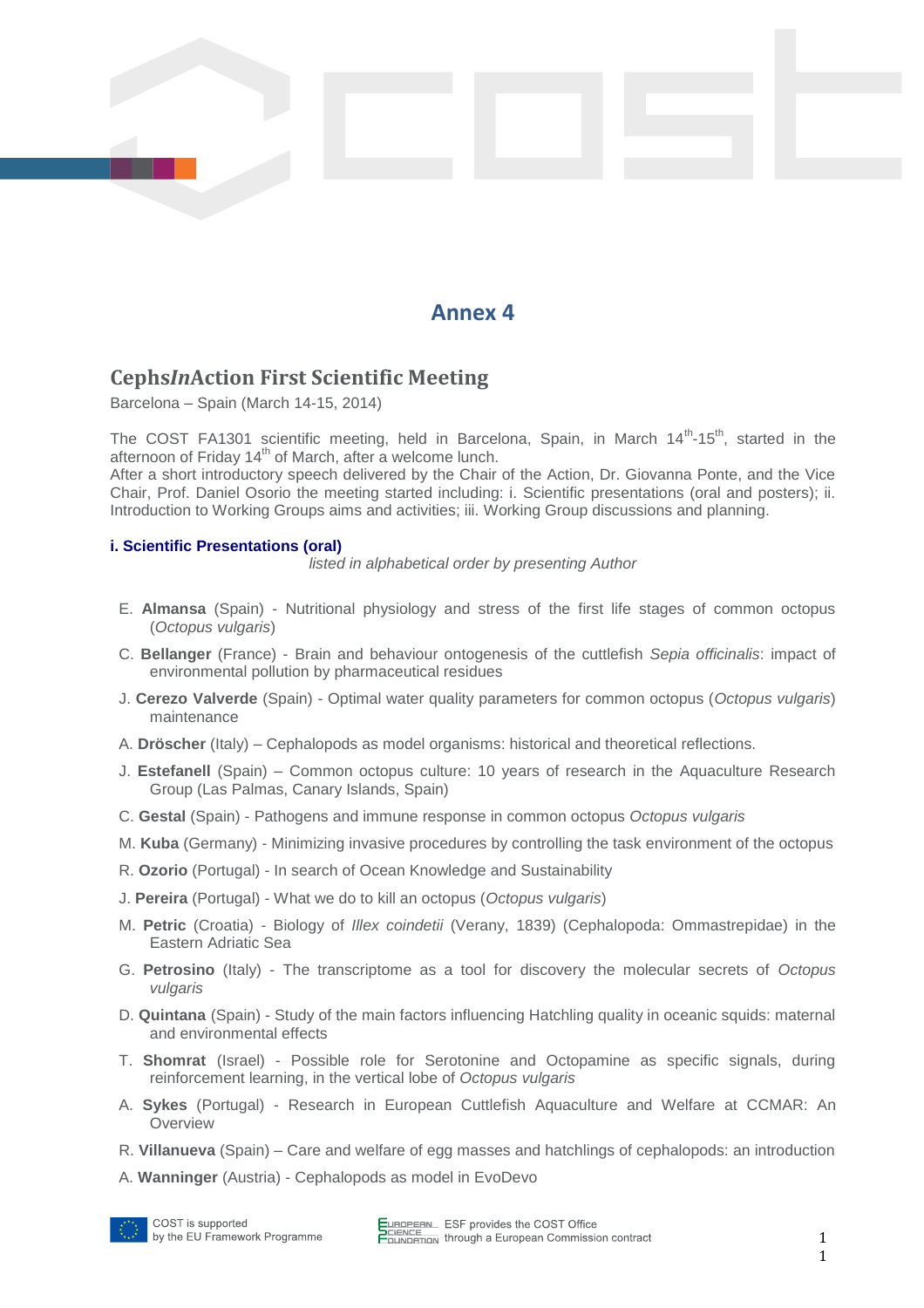#### **i. Scientific Presentations (oral) – focus on Guidelines for Care and Welfare of Cephalopods in Research**

- L. **D'Angelo** (Italy) Guidelines for the Care and Welfare of Cephalopods in Research
- V. **Galligioni** (Italy) Working on Cephs' Facilities
- M.L. **Begout** (France) The process of transposition of Directive 2010/63/EU in France

#### **i. Scientific Presentations (poster)**

*listed in alphabetical order by presenting Author*

| J.Cerezo Valverde  | Spain         | Development of formulated feeds for common octopus                                                                                                              |
|--------------------|---------------|-----------------------------------------------------------------------------------------------------------------------------------------------------------------|
| R. Covadonga       | Spain         | In vivo Metabolism of Unsaturated Fatty Acids and Lipid<br>Classes in Octopus vulgaris Hatchlings                                                               |
| J.C. Navarro       | Spain         | Polyunsaturated Fatty Acids Biosynthesis in the Common<br>Octopus (Octopus vulgaris)                                                                            |
| J.C. Navarro       | Spain         | Studies on the Characterisation of Biomarkers of<br>Nutritionally-Derived Stress in Paralarval Cultures of The<br>Common Octopus (Octopus vulgaris)             |
| M. Noedl           | Italy         | Expression of Acetylcholinesterase during development<br>and regeneration in the cephalopod mollusk Octopus<br>vulgaris: Indications for a 'Non-Classical' Role |
| R. Ozorio          | Portugal      | growth performance<br>responses and<br>0f<br>Immune<br>Senegalese sole (Solea senegalensis)<br>fed<br>diets<br>supplemented with different probiotics           |
| K. Perkins         | UK.           | Cuttlefish Motion Camouflage during predation                                                                                                                   |
| J. Quinteiro       | Spain         | for Octopus DNA: Molecular<br>systematics,<br>Apps<br>phylogeography and mating assessment                                                                      |
| M. Semedo          | Portugal      | octopus (Octopus vulgaris)<br>Common<br>as<br>a<br>new<br>bioindicator species for coastal pollution monitoring                                                 |
| N. Shashar         | <i>Israel</i> | Camouflage in motion: characteristics of Sepia officinalis<br>camouflage during movement                                                                        |
| A. Tomás Vidal     | Spain         | Looking for an optimal extruded diet for Octopus vulgaris                                                                                                       |
| A. Tomás Vidal     | Spain         | Inclusion of squid meal in extruded diets for Octopus<br>vulgaris                                                                                               |
| A.L.Turchetti-Maia | <i>Israel</i> | LTP Induction in the vertical lobe (VL) of octopus and<br>cuttlefish is mediated by nitric oxide (NO)                                                           |

#### **ii. Introduction to Working Groups aims and activities**

*Working Groups Leaders briefly introduced the aims and goals of the different WGs. They explained the work methodologies they suggested to adopt, and the time planning of the work of the WGs in the future*

- **M. Kuba** (Germany) WG1 *Research needs in cephalopod welfare*
- **C. Gestal** (Spain) WG2 *Stress and diseases*